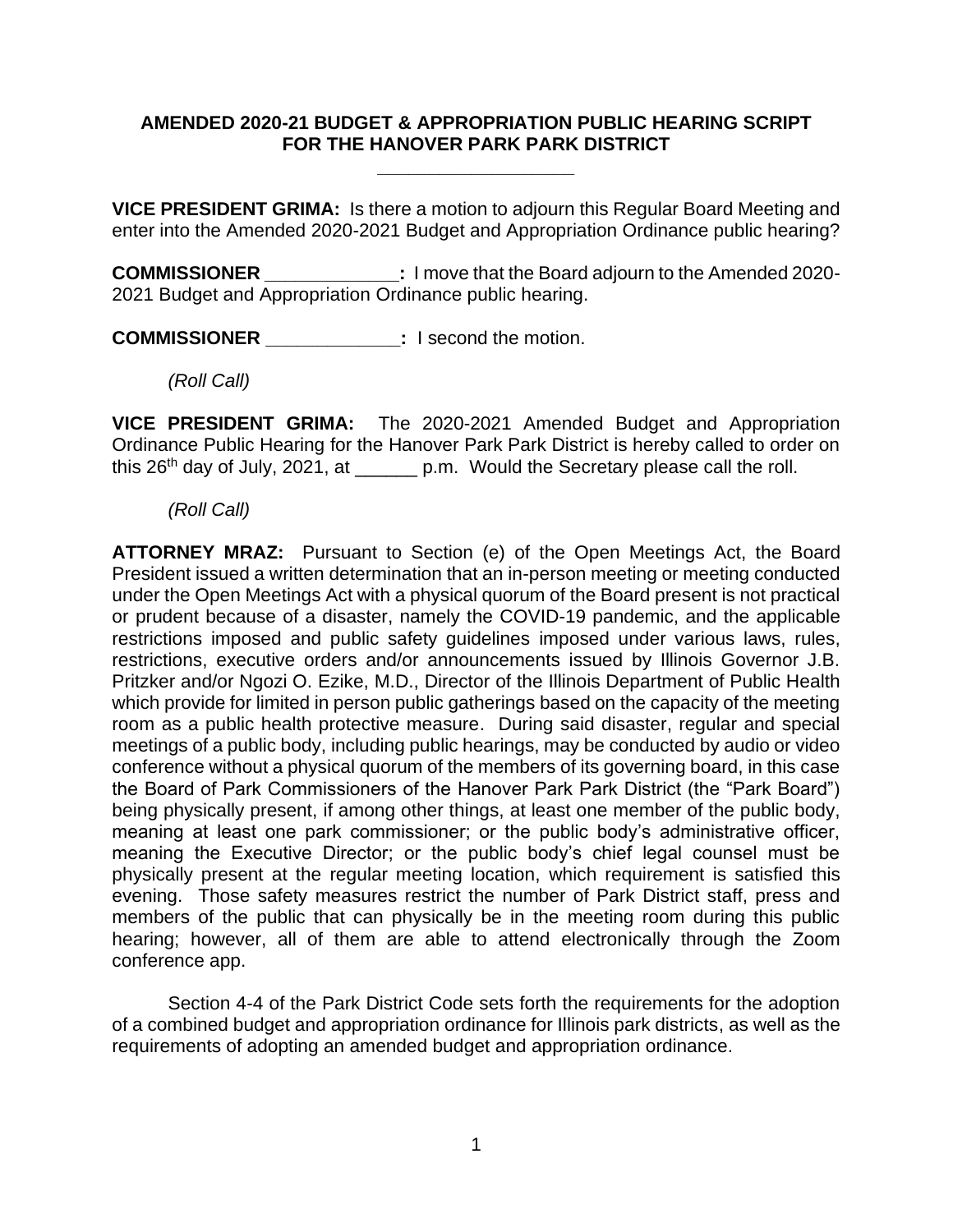**VICE PRESIDENT GRIMA:** The Park District is required to publish notice and hold a public hearing on the Amended Combined Budget and Appropriation Ordinance prior to the Board's approval of that ordinance.

Notice of this public hearing on the tentative Amended Combined Budget and Appropriation Ordinance of the Hanover Park Park District for the fiscal year beginning May 1, 2020 and ending April 30, 2021, which for purposes of this public hearing will be called the "Tentative Amended 2020-2021 Budget & Appropriation Ordinance", has been physically posted and has been posted on the Park District's website. In addition, the Tentative 2020-2021 Budget & Appropriation Ordinance has been made conveniently available for public inspection as required by statute. I would ask the Park District's attorney for proof of publication.

**ATTORNEY MRAZ:** I hereby tender for the record the Certificate of Publication from the Daily Herald evidencing that notice of this public hearing on the Tentative 2021-2022 Budget & Appropriation Ordinance was duly published in the Daily Herald on July 19, 2021.

I will state for the record that the Notice of Public Hearing on the Hanover Park Park District Amended 2020-2021 Budget and Appropriation Ordinance that was published, and the notice of this evening's regular meeting of the Board of Park Commissioners of the Hanover Park Park District, apprised members of the Board, the media and the public that members of the Board would be attending this public hearing, and the public hearing on the 2021-2022 Tentative Budget & Appropriation Ordinance, and the regular Board meeting in person or electronically, and that both public hearings can be heard and participated in by Park District staff, the press and the public utilizing the Zoom video conferencing app and/or conference call per the information which has been posted on the District's website. In addition, the Tentative Amended 2020-2021 Budget & Appropriation Ordinance has been posted on the Park District's website and has been available for public inspection.

**VICE PRESIDENT GRIMA:** Thank you, Mr. Mraz. The Certificate of Publication will be entered in the record. I would now ask the Executive Director of the Hanover Park Park District, Bob O'Brien, to summarize the Tentative Amended 2020-2021 Combined Budget and Appropriation Ordinance, and the reason for the amendments.

*(After Bob O'Brien summarizes ordinance and reasons for the amendments)*

**VICE PRESIDENT GRIMA:** Are there any questions from any of the Park Commissioners?

*(If there are none, state for the record "No one from the Board of Park Commissioners asked any questions.")*

**VICE PRESIDENT GRIMA:** Are there any questions from any members of the public who are in the audience or who are attending this meeting electronically via Zoom? Bob,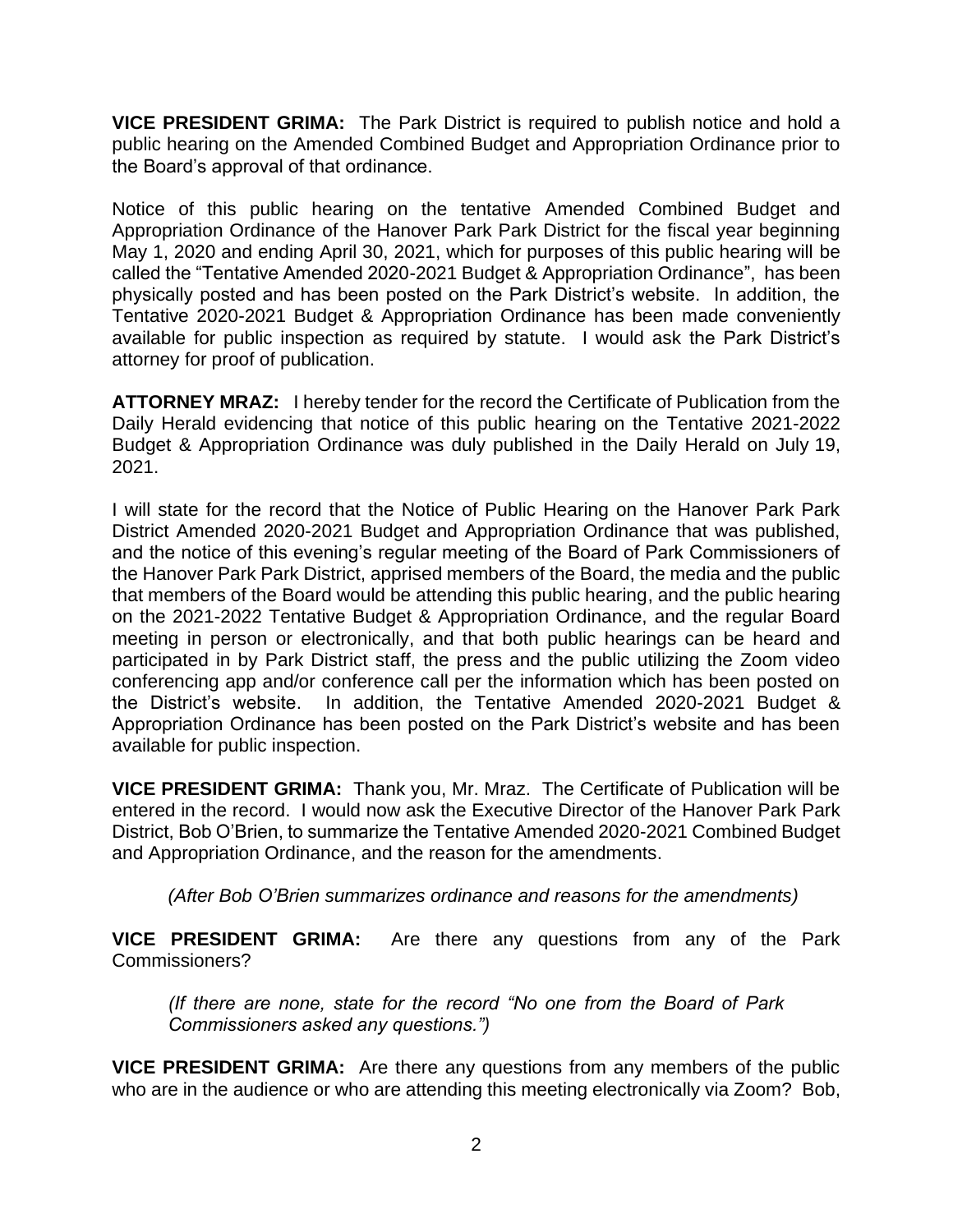are there any public attendees on the Zoom conference call who wish to ask any question or who need to be unmuted?

*(If there are none, state for the record "No one from the public asked any questions")*

*(If there are, they should be unmuted one at a time to ask questions only.)*

**VICE PRESIDENT GRIMA:** Is there any member of the public present either in person at the meeting or present electronically who desires to offer any written or verbal testimony on this subject this evening?

*(If there are none, you should state "No such testimony has been offered or received.")* 

*(If someone wishes to make a statement, make sure they are unmuted and ask them to state their name and address and ask them to try to limit their comments to 5 minutes depending on the number of people who may wish to make a statement.)*

*(After it is determined that there are no more questions from the press or the public.)*

**VICE PRESIDENT GRIMA:** Are there any more questions, testimony or comments from any of the Board members, members of the press or members of the public?

*(After all questions and comments.)*

**VICE PRESIDENT GRIMA:** There appear to be no more questions, testimony or comments, so I will entertain a motion to adjourn this Amended 2020-2021 Budget and Appropriation Ordinance public hearing.

**COMMISSIONER \_\_\_\_\_\_\_\_\_\_\_\_\_:** I move to adjourn this Amended 2020-2021 Budget and Appropriation Ordinance public hearing.

**COMMISSIONER \_\_\_\_\_\_\_\_\_\_\_\_\_:** I second the motion.

**VICE PRESIDENT GRIMA:** There has been a motion made to adjourn this Amended 2020-2021 Budget and Appropriation Ordinance public hearing. Is there any further discussion?

Hearing none, I would ask the Secretary to call the roll.

*(Roll Call)*